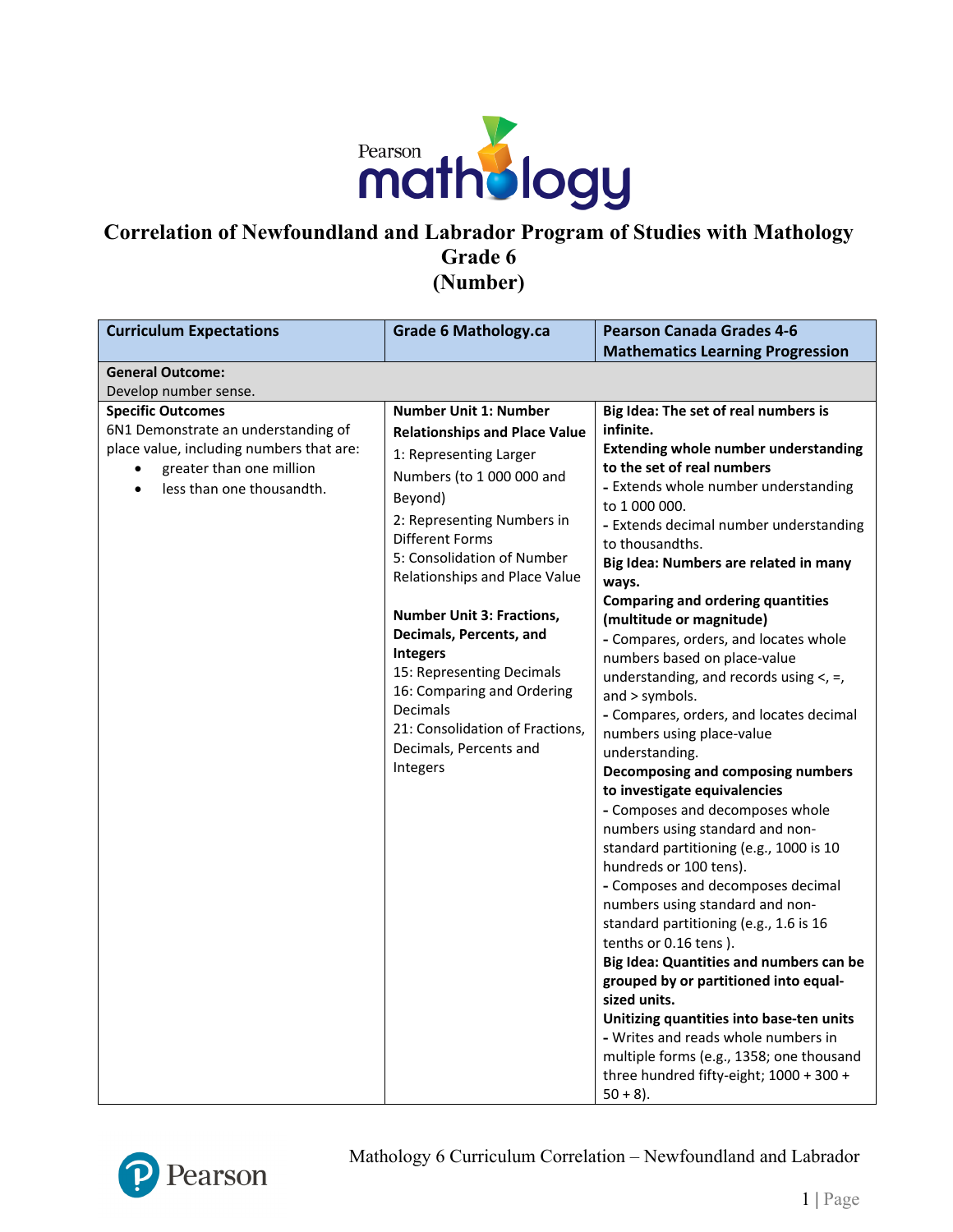|                                                                  |                                                                    | - Understands that the value of a digit is<br>ten times the value of the same digit one<br>place to the right.<br>- Understands that the value of a digit is<br>one-tenth the value of the same digit one<br>place to the left.<br>- Writes and reads decimal numbers in<br>multiple forms (e.g., numerals, number<br>names, expanded form). |
|------------------------------------------------------------------|--------------------------------------------------------------------|----------------------------------------------------------------------------------------------------------------------------------------------------------------------------------------------------------------------------------------------------------------------------------------------------------------------------------------------|
| 6N2 Solve problems involving whole                               | Number Unit 2: Fluency with                                        | Big Idea: Quantities and numbers can be                                                                                                                                                                                                                                                                                                      |
| numbers and decimal numbers.                                     | <b>Whole Numbers</b>                                               | operated on to determine how many                                                                                                                                                                                                                                                                                                            |
|                                                                  | 6: Solving Problems with                                           | and how much.                                                                                                                                                                                                                                                                                                                                |
|                                                                  | <b>Whole Numbers</b>                                               | Developing conceptual meaning of<br>operations                                                                                                                                                                                                                                                                                               |
|                                                                  | 7: Estimating Reasonableness                                       | - Extends whole number computation                                                                                                                                                                                                                                                                                                           |
|                                                                  | of Solutions                                                       | models to larger numbers.                                                                                                                                                                                                                                                                                                                    |
|                                                                  | 9: Mental Math Strategies                                          | - Demonstrates an understanding of                                                                                                                                                                                                                                                                                                           |
|                                                                  | 12: Consolidation of Fluency                                       | decimal number computation through                                                                                                                                                                                                                                                                                                           |
|                                                                  | with Whole Numbers                                                 | modelling and flexible strategies.                                                                                                                                                                                                                                                                                                           |
|                                                                  |                                                                    | Developing fluency of operations<br>- Solves whole number computation                                                                                                                                                                                                                                                                        |
|                                                                  | <b>Number Unit 4: Operations</b>                                   | using efficient strategies (e.g., mental                                                                                                                                                                                                                                                                                                     |
|                                                                  | with Fractions and Decimals                                        | computation, algorithms, calculating cost                                                                                                                                                                                                                                                                                                    |
|                                                                  | 22: Multiplying Decimals by 1-                                     | of transactions and change owing, saving                                                                                                                                                                                                                                                                                                     |
|                                                                  | <b>Digit Numbers</b>                                               | money to make a purchase).                                                                                                                                                                                                                                                                                                                   |
|                                                                  | 24: Dividing Decimals by 1-                                        | - Solves decimal number computation                                                                                                                                                                                                                                                                                                          |
|                                                                  | <b>Digit Numbers</b>                                               | using efficient strategies.                                                                                                                                                                                                                                                                                                                  |
|                                                                  | 26: Adding and Subtracting                                         |                                                                                                                                                                                                                                                                                                                                              |
|                                                                  | Decimals                                                           |                                                                                                                                                                                                                                                                                                                                              |
|                                                                  | 30: Consolidation of                                               |                                                                                                                                                                                                                                                                                                                                              |
|                                                                  | Operations with Fractions and<br>Decimals                          |                                                                                                                                                                                                                                                                                                                                              |
|                                                                  | <b>Number Unit 1: Number</b>                                       |                                                                                                                                                                                                                                                                                                                                              |
| 6N3 Demonstrate an understanding of<br>factors and multiples by: |                                                                    | Big Idea: Numbers are related in many<br>ways.                                                                                                                                                                                                                                                                                               |
| determining multiples and                                        | <b>Relationships and Place Value</b><br>3: Identifying Factors and | Decomposing and composing numbers                                                                                                                                                                                                                                                                                                            |
| factors of numbers less than 100                                 | <b>Multiples</b>                                                   | to investigate equivalencies                                                                                                                                                                                                                                                                                                                 |
| identifying prime and composite                                  | 4: Identifying Prime and                                           | - Decomposes numbers into prime                                                                                                                                                                                                                                                                                                              |
| numbers                                                          | <b>Composite Numbers</b>                                           | factors.                                                                                                                                                                                                                                                                                                                                     |
| solving problems using multiples                                 | 5: Consolidation of Number                                         | Big Idea: Quantities and numbers can be<br>operated on to determine how many                                                                                                                                                                                                                                                                 |
| and factors.                                                     | Relationships and Place Value                                      | and how much.                                                                                                                                                                                                                                                                                                                                |
|                                                                  |                                                                    | Investigating number and arithmetic                                                                                                                                                                                                                                                                                                          |
|                                                                  |                                                                    | properties                                                                                                                                                                                                                                                                                                                                   |
|                                                                  |                                                                    | - Determines whether one number is a                                                                                                                                                                                                                                                                                                         |
|                                                                  |                                                                    | multiple of any one-digit number.                                                                                                                                                                                                                                                                                                            |
|                                                                  |                                                                    | - Examines and classifies whole numbers<br>based on their properties (e.g., even/odd;                                                                                                                                                                                                                                                        |
|                                                                  |                                                                    | prime; composite; divisible by 2, 5, and                                                                                                                                                                                                                                                                                                     |
|                                                                  |                                                                    | $10$ ).                                                                                                                                                                                                                                                                                                                                      |
|                                                                  |                                                                    | - Generates multiples and factors for                                                                                                                                                                                                                                                                                                        |
|                                                                  |                                                                    | numbers using flexible strategies.                                                                                                                                                                                                                                                                                                           |

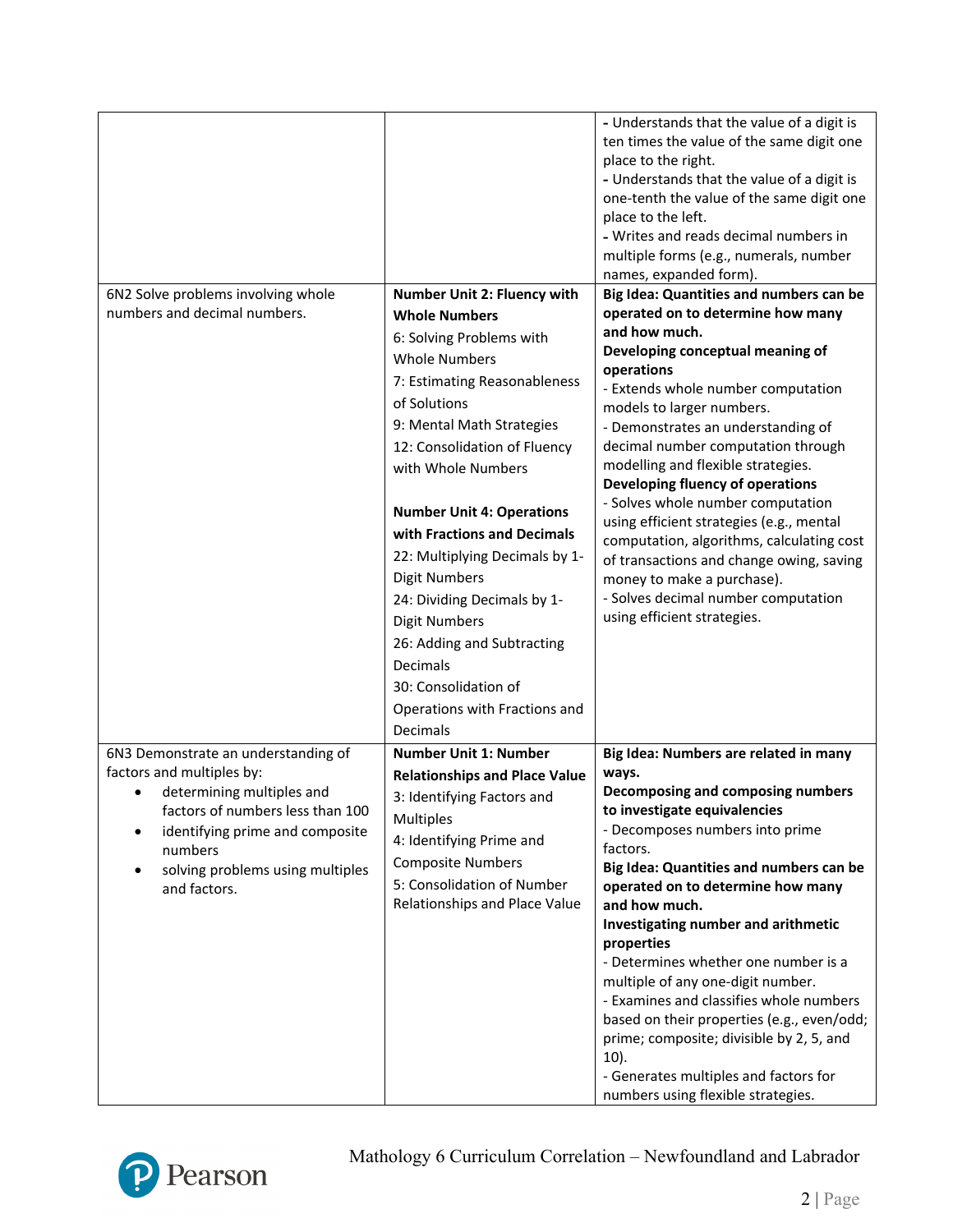|                                                                                                                         |                                                                                                                                                                                                                                         | - Distinguishes between and investigates<br>properties of prime and composite<br>numbers (e.g., prime factorization).<br>Developing fluency of operations<br>- Fluently recalls multiplication and<br>division facts to 100.                                                                                                                                                                                                                                                                                                                                                          |
|-------------------------------------------------------------------------------------------------------------------------|-----------------------------------------------------------------------------------------------------------------------------------------------------------------------------------------------------------------------------------------|---------------------------------------------------------------------------------------------------------------------------------------------------------------------------------------------------------------------------------------------------------------------------------------------------------------------------------------------------------------------------------------------------------------------------------------------------------------------------------------------------------------------------------------------------------------------------------------|
| 6N4 Relate improper fractions to mixed<br>numbers.                                                                      | <b>Number Unit 3: Fractions,</b><br>Decimals, Percents, and<br><b>Integers</b><br>13: Representing Fractions<br>14: Comparing and Ordering<br><b>Fractions</b><br>21: Consolidation of Fractions,<br>Decimals, Percents and<br>Integers | Big Idea: Numbers are related in many<br>ways.<br><b>Comparing and ordering quantities</b><br>(multitude or magnitude)<br>- Compares, orders, and locates fractions<br>using flexible strategies (e.g., comparing<br>models; creating common denominators<br>or numerators).<br><b>Estimating quantities and numbers</b><br>- Estimates the size and magnitude of<br>fractions by comparing to benchmarks.<br>Decomposing and composing numbers<br>to investigate equivalencies<br>- Models equivalent forms of improper<br>fractions and mixed numbers using<br>flexible strategies. |
| 6N5 Demonstrate an understanding of<br>ratio, concretely, pictorially and<br>symbolically.                              | <b>Number Unit 2: Fluency with</b><br><b>Whole Numbers</b><br>11: Exploring Ratios<br>12: Consolidation of Fluency<br>with Whole Numbers                                                                                                | Big Idea: Numbers are related in many<br>ways.<br>Using ratios, rates, proportions, and<br>percents creates a relationship between<br>quantities<br>- Understands the concept of ratio as a<br>relationship between two quantities<br>(e.g., 3 wins to 2 losses).                                                                                                                                                                                                                                                                                                                     |
| 6N6 Demonstrate an understanding of<br>percent (limited to whole numbers),<br>concretely, pictorially and symbolically. | <b>Number Unit 3: Fractions,</b><br>Decimals, Percents, and<br><b>Integers</b><br>18: Relating Fractions,<br>Decimals, and Percents<br>21: Consolidation of Fractions,<br>Decimals, Percents and<br>Integers                            | Big Idea: Numbers are related in many<br>ways.<br>Decomposing and composing numbers<br>to investigate equivalencies<br>- Models and explains the relationships<br>among fractions, decimals, and percents.<br>- Translates flexibly between<br>representations.                                                                                                                                                                                                                                                                                                                       |
| 6N7 Demonstrate an understanding of<br>integers, concretely, pictorially and<br>symbolically.                           | <b>Number Unit 3: Fractions,</b><br>Decimals, Percents, and<br><b>Integers</b><br>19: Representing Integers<br>20: Comparing and Ordering<br>Integers<br>21: Consolidation of Fractions,<br>Decimals, Percents and<br>Integers          | Big Idea: The set of real numbers is<br>infinite<br><b>Extending whole number understanding</b><br>to the set of real numbers<br>- Extends whole number understanding<br>to negative numbers.                                                                                                                                                                                                                                                                                                                                                                                         |

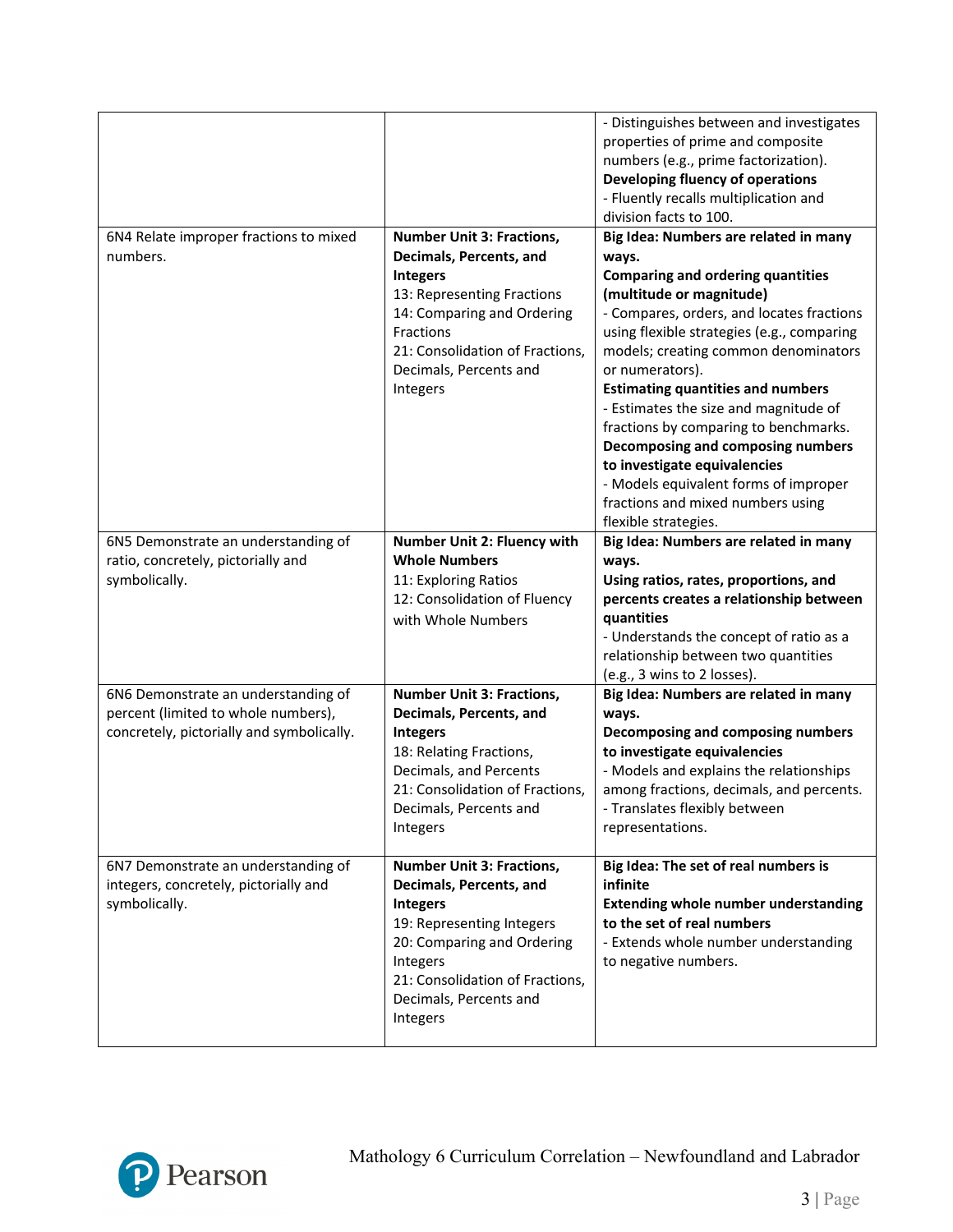| 6N8 Demonstrate an understanding of<br>multiplication and division of decimals (1-<br>digit whole number multipliers and 1-digit<br>natural number divisors). | <b>Number Unit 4: Operations</b><br>with Decimals<br>22: Multiplying Decimals by 1-<br>Digit Numbers<br>24: Dividing Decimals by 1-<br>Digit Numbers<br>30: Consolidation of<br>Operations with Fractions and<br>Decimals | Big Idea: Quantities and numbers can be<br>operated on to determine how many<br>and how much.<br>Developing conceptual meaning of<br>operations<br>- Demonstrates an understanding of<br>decimal number computation through<br>modelling and flexible strategies.<br>Developing fluency of operations<br>- Solves decimal number computation<br>using efficient strategies. |
|---------------------------------------------------------------------------------------------------------------------------------------------------------------|---------------------------------------------------------------------------------------------------------------------------------------------------------------------------------------------------------------------------|-----------------------------------------------------------------------------------------------------------------------------------------------------------------------------------------------------------------------------------------------------------------------------------------------------------------------------------------------------------------------------|
| 6N9 Explain and apply the order of<br>operations, excluding exponents, with and<br>without technology (limited to whole<br>numbers).                          | Number Unit 2: Fluency with<br><b>Whole Numbers</b><br>8: The Order of Operations<br>12: Consolidation of Fluency<br>with Whole Numbers                                                                                   | Big Idea: Quantities and numbers can be<br>operated on to determine how many<br>and how much.<br>Investigating number and arithmetic<br>properties<br>- Applies order of operations for whole<br>numbers and explains the effect when<br>order is not followed.                                                                                                             |

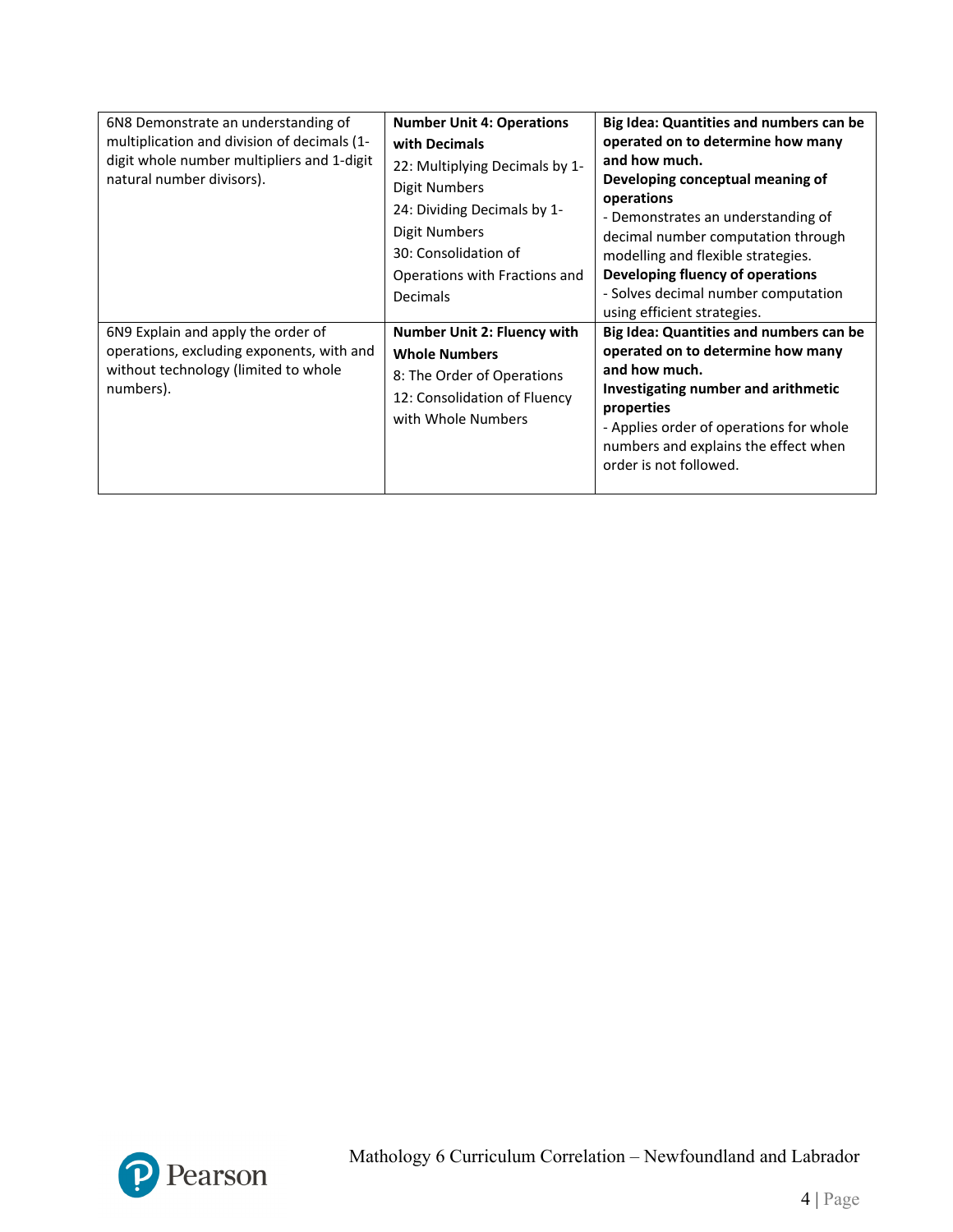

#### **Correlation of Newfoundland and Labrador Program of Studies with Mathology Grade 6 (Patterns and Relations: Patterns)**

**Curriculum Expectations Grade 6 Mathology.ca Pearson Canada Grades 4-6 Mathematics Learning Progression General Outcome:** Use patterns to describe the world and to solve problems. **Specific Outcomes** 6PR1 Demonstrate an understanding of the relationships within tables of values to solve problems. **Patterning Unit 1: Patterning** 1: Investigating Patterns and Relationships in Tables and Graphs 2: Solving Problems 4: Consolidation of Patterning **Big Idea: Regularity and repetition form patterns that can be generalized and predicted mathematically. Representing patterns, relations, and functions** - Represents a numeric or shape pattern using a table of values by pairing the term value with a term number. - Represents a mathematical context or problem with expressions and equations using variables to represent unknowns. **Generalizing and analyzing patterns, relations, and functions** - Explains the rule for numeric patterns including the starting point and change (e.g., given: 16, 22, 28, 34, …. Start at 16 and add 6 each time). - Describes numeric and shape patterns using words and numbers. - Predicts the value of a given element in a numeric or shape pattern using pattern rules. - Describes the relationship between two numeric patterns (e.g., for every 4 steps, she travels 3 metres). 6PR2 Represent and describe patterns and relationships, using graphs and tables. **Patterning Unit 1: Patterning** 1: Investigating Patterns and Relationships in Tables and Graphs 2: Solving Problems 4: Consolidation of Patterning **Big Idea: Regularity and repetition form patterns that can be generalized and predicted mathematically. Representing patterns, relations, and functions** - Represents a numeric or shape pattern using a table of values by pairing the term value with a term number. - Represents a mathematical context or problem with expressions and equations using variables to represent unknowns.

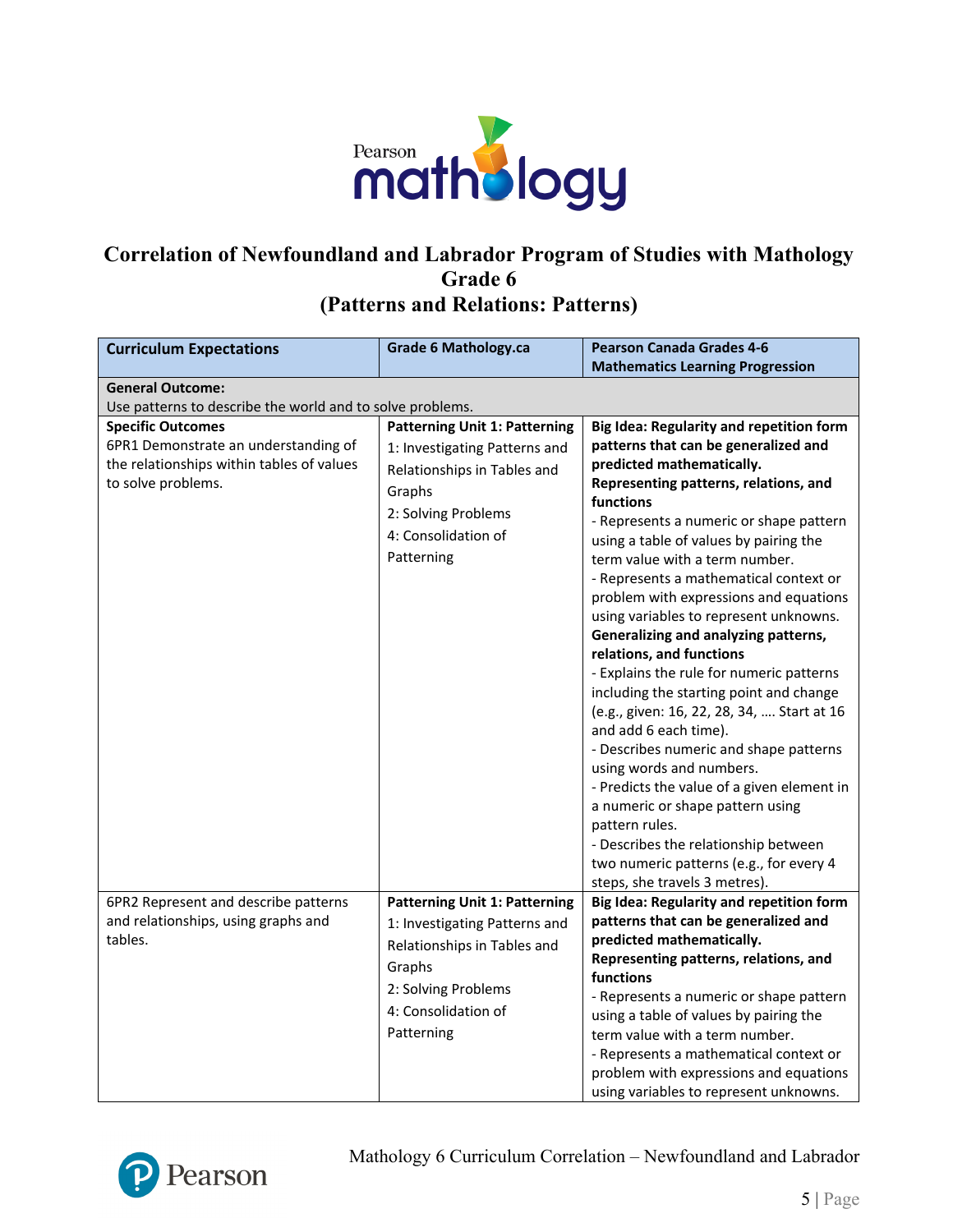| Generalizing and analyzing patterns,<br>relations, and functions                                                 |
|------------------------------------------------------------------------------------------------------------------|
| - Explains the rule for numeric patterns<br>including the starting point and change                              |
| (e.g., given: 16, 22, 28, 34,  Start at 16<br>and add 6 each time).                                              |
| - Describes numeric and shape patterns<br>using words and numbers.                                               |
| - Predicts the value of a given element in<br>a numeric or shape pattern using<br>pattern rules.                 |
| - Describes the relationship between<br>two numeric patterns (e.g., for every 4<br>steps, she travels 3 metres). |

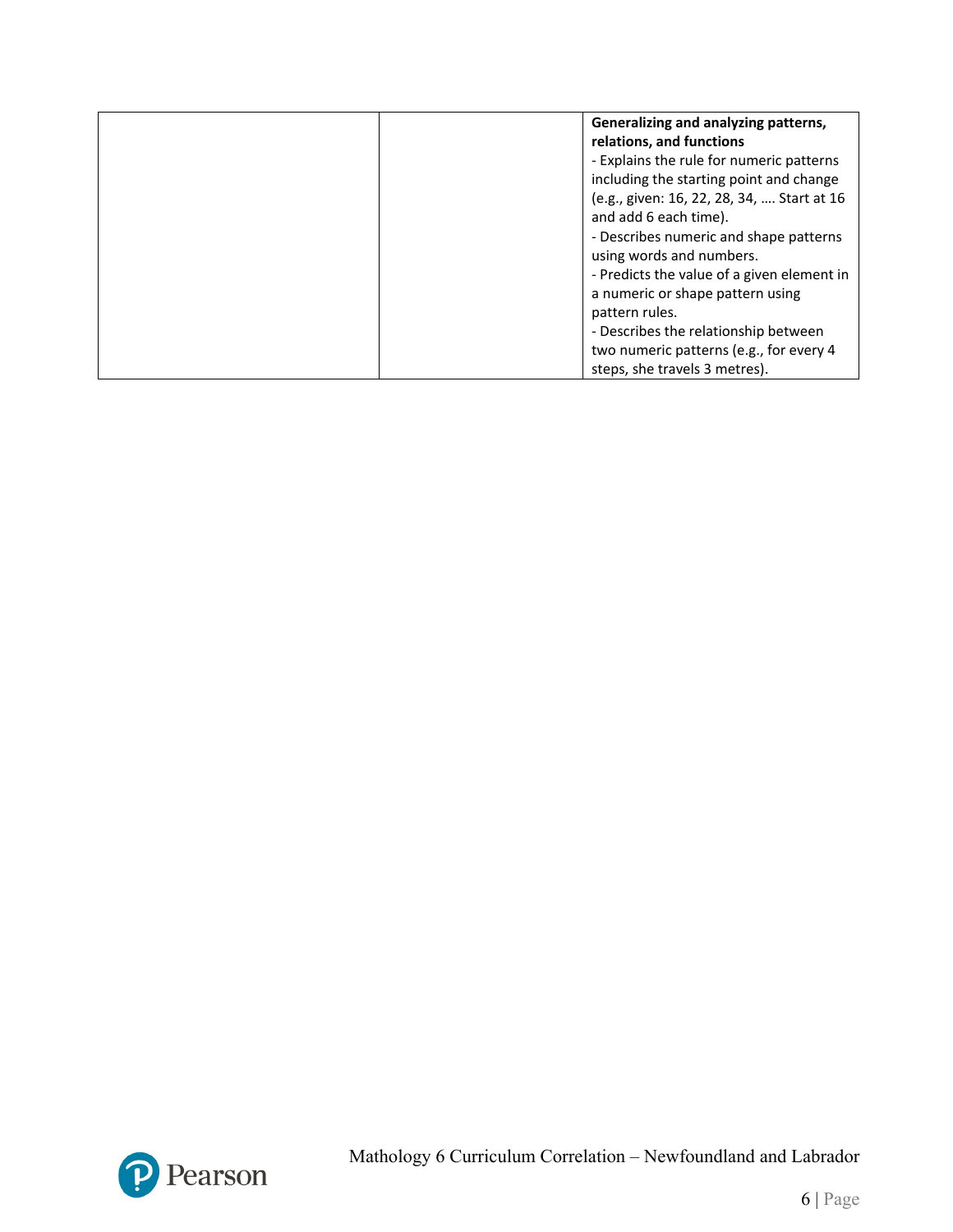

# **Correlation of Newfoundland and Labrador Program of Studies with Mathology Grade 6**

## **(Patterns and Relations: Variables and Equations)**

| <b>Curriculum Expectations</b>                                      | <b>Grade 6 Mathology.ca</b>         | <b>Pearson Canada Grades 4-6</b>                         |
|---------------------------------------------------------------------|-------------------------------------|----------------------------------------------------------|
|                                                                     |                                     | <b>Mathematics Learning Progression</b>                  |
| <b>General Outcome:</b>                                             |                                     |                                                          |
| Represent algebraic expressions in multiple ways.                   |                                     |                                                          |
| <b>Specific Outcomes</b>                                            | <b>Patterning Unit 2: Variables</b> | Big Idea: Patterns and relations can be                  |
| 6PR3 Represent generalizations arising                              | and Equations                       | represented with symbols, equations,                     |
| from number relationships, using                                    | 7: Representing                     | and expressions.                                         |
| equations with letter variables.                                    | <b>Generalizations in Patterns</b>  | Using variables, algebraic expressions,                  |
|                                                                     | 10: Consolidation of Variables      | and equations to represent<br>mathematical relations     |
|                                                                     | and Equations                       | - Understands an unknown quantity                        |
|                                                                     |                                     | (i.e., variable) may be represented by a                 |
|                                                                     | <b>Measurement Unit 1A:</b>         | symbol or letter (e.g., $13 - \square = 8$ ; $4n =$      |
|                                                                     | Perimeter, Area, Volume, and        | $12$ ).                                                  |
|                                                                     |                                     | - Flexibly uses symbols and letters to                   |
|                                                                     | Capacity                            | represent unknown quantities in                          |
|                                                                     | 1: Determining the Perimeter        | equations (e.g., knows that $4 + \square = 7$ ; 4 +      |
|                                                                     | of Polygons                         | $x = 7$ ; and $4 + y = 7$ all represent the              |
|                                                                     | 2: Determining the Area of          | same equation with $\Box$ , x, and y                     |
|                                                                     | Rectangles                          | representing the same value).                            |
|                                                                     |                                     | - Interprets and writes algebraic                        |
|                                                                     |                                     | expressions (e.g., 2n means two times a                  |
|                                                                     |                                     | number; subtracting a number from 7                      |
|                                                                     |                                     | can be written as $7 - n$ ).                             |
|                                                                     |                                     | - Understands a variable as a changing                   |
|                                                                     |                                     | quantity (e.g., 5s, where s can be any                   |
|                                                                     |                                     | value).                                                  |
| 6PR4 Demonstrate and explain the                                    | <b>Patterning Unit 2: Variables</b> | Big Idea: Patterns and relations can be                  |
| meaning of preservation of equality,<br>concretely and pictorially. | and Equations                       | represented with symbols, equations,<br>and expressions. |
|                                                                     | 6: Investigating Equality in        | Understanding equality and inequality,                   |
|                                                                     | Equations                           | building on generalized properties of                    |
|                                                                     | 10: Consolidation of Variables      | numbers and operations                                   |
|                                                                     | and Equations                       | - Recognizes that an equal sign between                  |
|                                                                     |                                     | two expressions with variables indicates                 |
|                                                                     |                                     | that the expressions are equivalent (e.g.,               |
|                                                                     |                                     | $5n - 4 = 3n$ ; $3r = 2 + s$ ).                          |
|                                                                     |                                     | - Investigates and models the meaning                    |
|                                                                     |                                     | of preservation of equality of single                    |
|                                                                     |                                     | variable equations (e.g., $3x = 12$ ).                   |

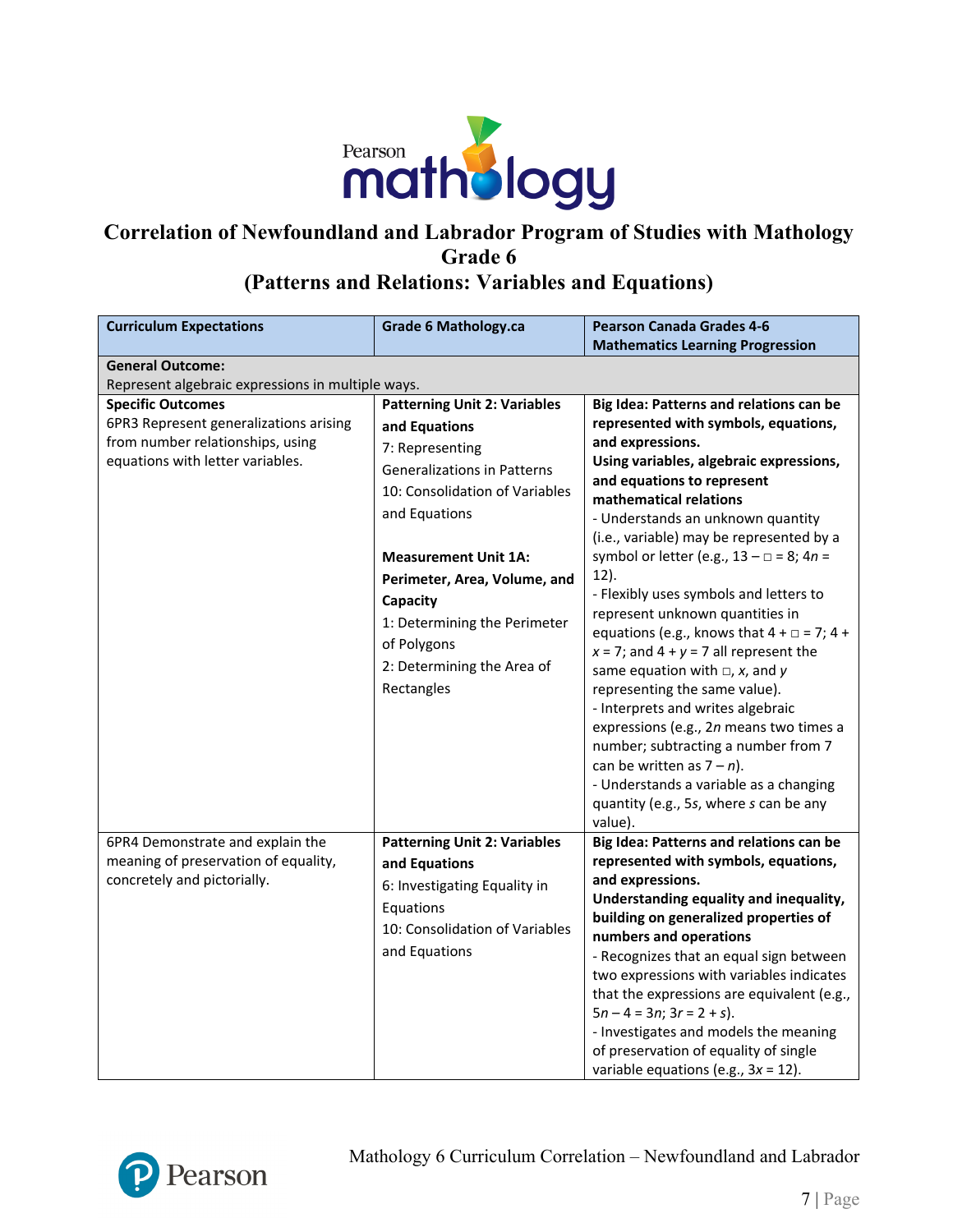

### **Correlation of Newfoundland and Labrador Program of Studies with Mathology Grade 6 (Shape and Space: Measurement)**

| <b>Curriculum Expectations</b>                                                                                                                                                                                                                                                                                                                                                                  | <b>Grade 6 Mathology.ca</b>                                                                                                                                                                          | <b>Pearson Canada Grades 4-6</b><br><b>Mathematics Learning Progression</b>                                                                                                                                                                                                                                                                                                                                                                                                                                                                                                                                                                                                                                                                                                                                                                                                                                                                                                          |
|-------------------------------------------------------------------------------------------------------------------------------------------------------------------------------------------------------------------------------------------------------------------------------------------------------------------------------------------------------------------------------------------------|------------------------------------------------------------------------------------------------------------------------------------------------------------------------------------------------------|--------------------------------------------------------------------------------------------------------------------------------------------------------------------------------------------------------------------------------------------------------------------------------------------------------------------------------------------------------------------------------------------------------------------------------------------------------------------------------------------------------------------------------------------------------------------------------------------------------------------------------------------------------------------------------------------------------------------------------------------------------------------------------------------------------------------------------------------------------------------------------------------------------------------------------------------------------------------------------------|
| <b>General Outcome:</b>                                                                                                                                                                                                                                                                                                                                                                         |                                                                                                                                                                                                      |                                                                                                                                                                                                                                                                                                                                                                                                                                                                                                                                                                                                                                                                                                                                                                                                                                                                                                                                                                                      |
| Use direct or indirect measurement to solve problems.                                                                                                                                                                                                                                                                                                                                           |                                                                                                                                                                                                      |                                                                                                                                                                                                                                                                                                                                                                                                                                                                                                                                                                                                                                                                                                                                                                                                                                                                                                                                                                                      |
| <b>Specific Outcomes</b><br>6SS1 Demonstrate an understanding of<br>angles by:<br>identifying examples of angles<br>in the environment<br>classifying angles according to<br>their measure<br>estimating the measure of<br>angles, using 45°, 90° and 180°<br>as reference angles<br>determining angle measures in<br>degrees<br>drawing and labelling angles<br>when the measure is specified. | <b>Geometry Unit 1A: 2-D</b><br><b>Shapes and Angles</b><br>1: Classifying and Measuring<br>Angles<br>2: Measuring and<br><b>Constructing Angles</b><br>6: Consolidation of 2-D<br>Shapes and Angles | Big Idea: Many things in our world (e.g.,<br>objects, spaces, events) have attributes<br>that can be measured and compared.<br>Understanding attributes that can be<br>measured, compared, and ordered<br>- Understands angle as an attribute that<br>can be measured and compared.<br>- Understands angle is additive (e.g., 90°<br>can be visualized as nine sectors that are<br>$10^{\circ}$ each).<br>Big Idea: Assigning a unit to a<br>continuous attribute allows us to<br>measure and make comparisons.<br>Selecting and using units to estimate,<br>measure, construct, and make<br>comparisons<br>- Measures, constructs, and estimates<br>angles using degrees.<br>Big Idea: 2-D shapes and 3-D solids can<br>be analyzed and classified in different<br>ways by their attributes.<br>Investigating geometric attributes and<br>properties of 2-D shapes and 3-D solids<br>- Draws, compares, and classifies angles<br>(i.e., right, acute, obtuse, straight,<br>reflex). |
| 6SS2 Demonstrate that the sum of<br>interior angles is:<br>180° in a triangle<br>$\bullet$<br>360° in a quadrilateral.                                                                                                                                                                                                                                                                          | <b>Geometry Unit 1A: 2-D</b><br><b>Shapes and Angles</b><br>3: Classifying Triangles<br>4: Identifying and<br><b>Constructing Triangles</b><br>6: Consolidation of 2-D<br><b>Shapes and Angles</b>   | Big Idea: Assigning a unit to a<br>continuous attribute allows us to<br>measure and make comparisons.<br><b>Understanding relationships among</b><br>measured units<br>- Investigates and generalizes sum of<br>interior angles of triangles (i.e., sum of<br>angles of a triangle is 180°).                                                                                                                                                                                                                                                                                                                                                                                                                                                                                                                                                                                                                                                                                         |

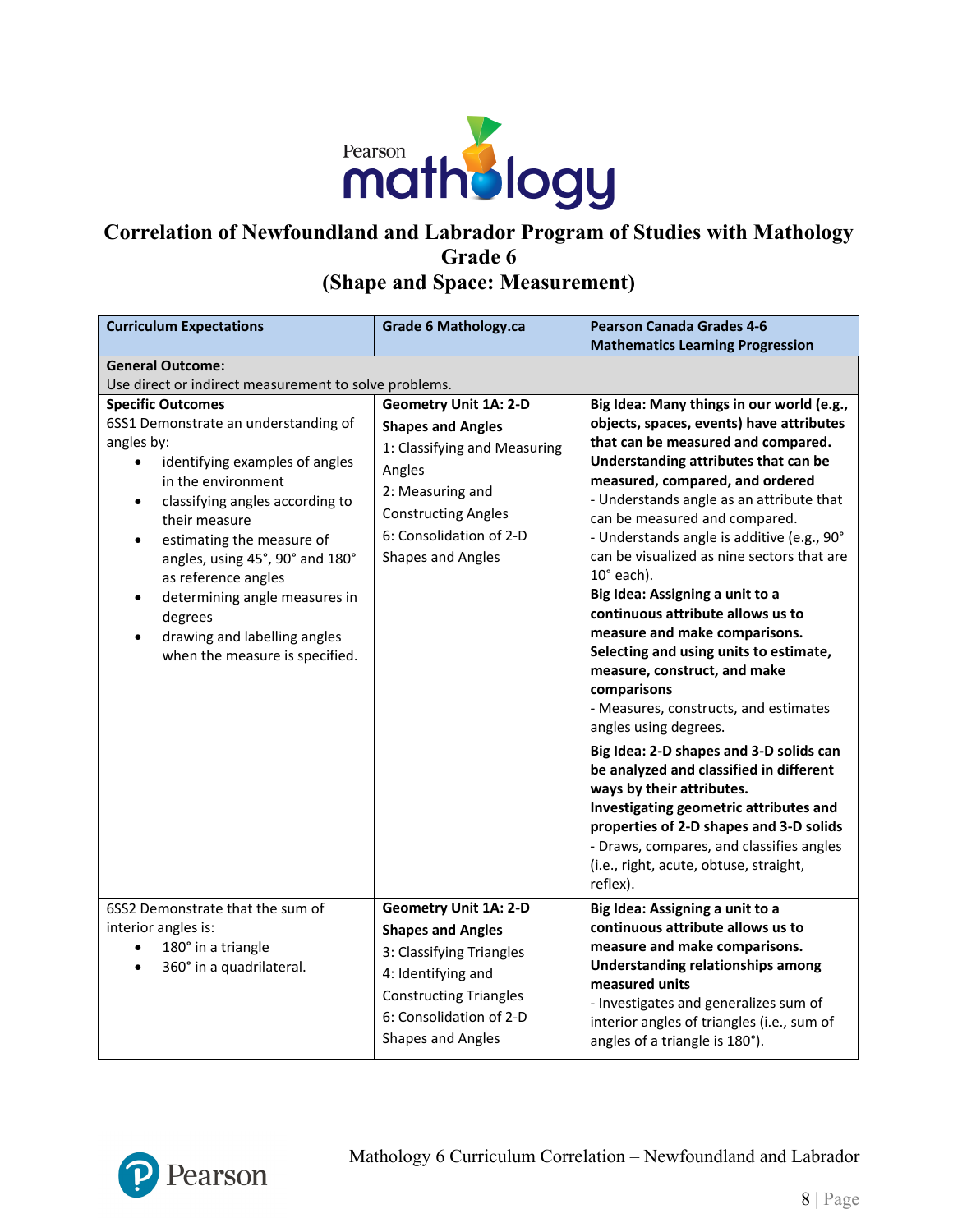| 6SS3 Develop and apply a formula for<br>determining the:<br>perimeter of polygons<br>area of rectangles<br>$\bullet$<br>volume of right rectangular<br>٠<br>prisms. | <b>Measurement Unit 1A:</b><br>Perimeter, Area, Volume,<br>and Capacity<br>1: Determining the Perimeter<br>of Polygons<br>2: Determining the Area of<br>Rectangles<br>4: Determining the Volume of<br><b>Right Rectangular Prisms</b><br>6: Consolidation of Perimeter,<br>Area, Volume, and Capacity | Big Idea: Patterns and relations can be<br>represented with symbols, equations,<br>and expressions.<br>Using variables, algebraic expressions,<br>and equations to represent<br>mathematical relations<br>- Uses expressions and equations with<br>variables to represent generalized<br>relations and algorithms<br>$(e.g., P = 2l + 2w).$<br>Big Idea: Assigning a unit to a<br>continuous attribute allows us to<br>measure and make comparisons.<br>Selecting and using units to estimate,<br>measure, construct, and make<br>comparisons<br>- Measures, constructs, and estimates<br>perimeter and area of regular and<br>irregular polygons.<br><b>Understanding relationships among</b><br>measured units<br>- Develops and generalizes strategies to<br>compute area and perimeter of<br>rectangles.<br>- Develops and generalizes strategies<br>and formulas to compute volumes of<br>right rectangular prisms. |
|---------------------------------------------------------------------------------------------------------------------------------------------------------------------|-------------------------------------------------------------------------------------------------------------------------------------------------------------------------------------------------------------------------------------------------------------------------------------------------------|--------------------------------------------------------------------------------------------------------------------------------------------------------------------------------------------------------------------------------------------------------------------------------------------------------------------------------------------------------------------------------------------------------------------------------------------------------------------------------------------------------------------------------------------------------------------------------------------------------------------------------------------------------------------------------------------------------------------------------------------------------------------------------------------------------------------------------------------------------------------------------------------------------------------------|
|---------------------------------------------------------------------------------------------------------------------------------------------------------------------|-------------------------------------------------------------------------------------------------------------------------------------------------------------------------------------------------------------------------------------------------------------------------------------------------------|--------------------------------------------------------------------------------------------------------------------------------------------------------------------------------------------------------------------------------------------------------------------------------------------------------------------------------------------------------------------------------------------------------------------------------------------------------------------------------------------------------------------------------------------------------------------------------------------------------------------------------------------------------------------------------------------------------------------------------------------------------------------------------------------------------------------------------------------------------------------------------------------------------------------------|

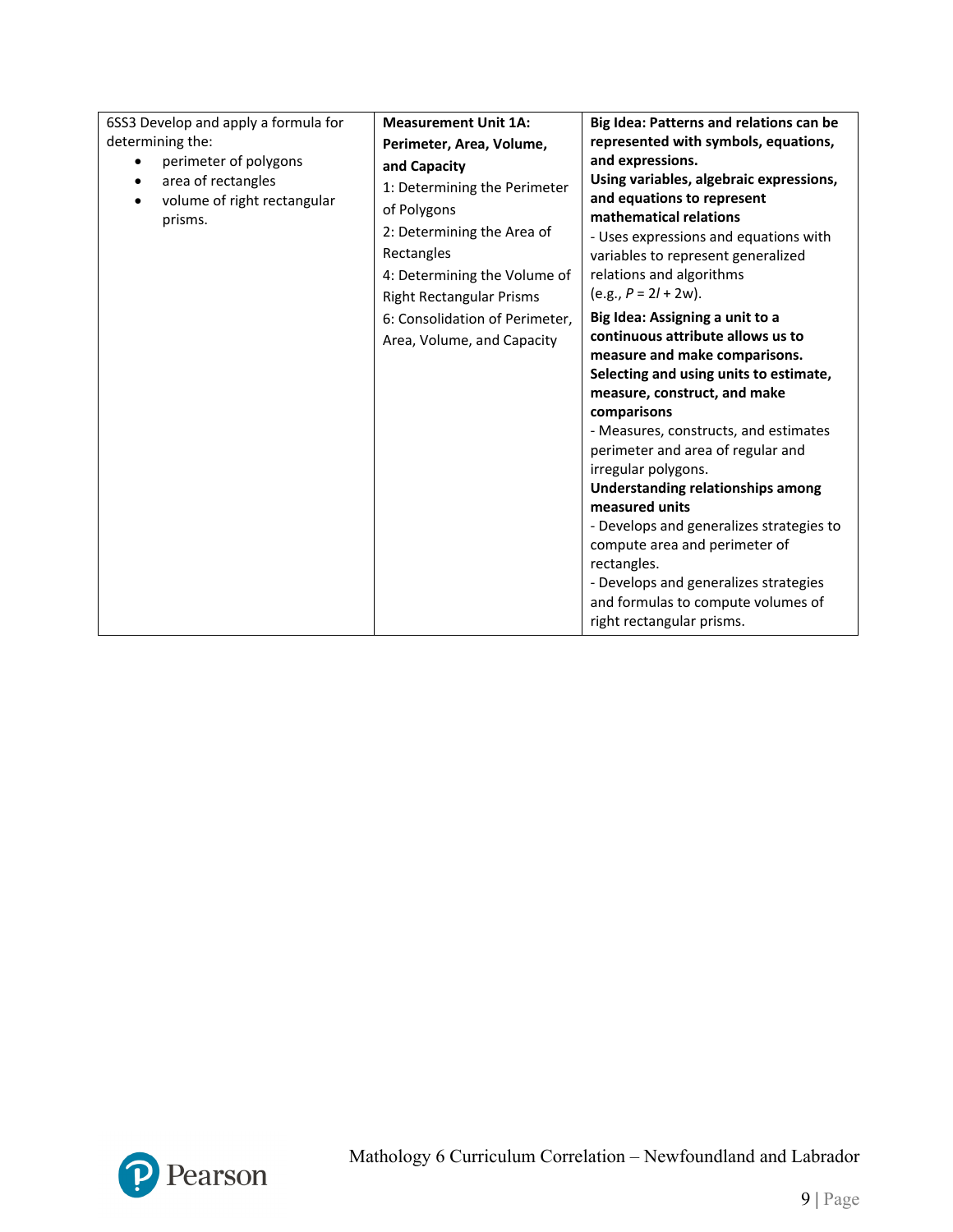

#### **Correlation of Newfoundland and Labrador Program of Studies with Mathology Grade 6 (Shape and Space: 3-D Objects and 2-D Shapes)**

| <b>Curriculum Expectations</b>                     | <b>Grade 6 Mathology.ca</b>                                                                           | <b>Pearson Canada Grades 4-6</b>                                                  |  |  |
|----------------------------------------------------|-------------------------------------------------------------------------------------------------------|-----------------------------------------------------------------------------------|--|--|
|                                                    |                                                                                                       | <b>Mathematics Learning Progression</b>                                           |  |  |
| <b>General Outcome:</b>                            |                                                                                                       |                                                                                   |  |  |
|                                                    | Describe the characteristics of 3-D objects and 2-D shapes, and analyze the relationships among them. |                                                                                   |  |  |
| <b>Specific Outcomes</b>                           | <b>Geometry Unit 1A: 2-D</b>                                                                          | Big Ideas: 2-D shapes and 3-D solids can                                          |  |  |
| 6SS4 Construct and compare triangles,              | <b>Shapes and Angles</b>                                                                              | be analyzed and classified in different                                           |  |  |
| including:                                         | 3: Classifying Triangles                                                                              | ways by their attributes.                                                         |  |  |
| scalene                                            | 4: Identifying and                                                                                    | Investigating geometric attributes and<br>properties of 2-D shapes and 3-D solids |  |  |
| isosceles<br>$\bullet$<br>equilateral<br>$\bullet$ | <b>Constructing Triangles</b>                                                                         | - Sorts, describes, constructs, and                                               |  |  |
| right                                              | 6: Consolidation of 2-D                                                                               | classifies polygons based on side                                                 |  |  |
| obtuse                                             | Shapes and Angles                                                                                     | attributes (e.g., parallel, perpendicular,                                        |  |  |
| acute<br>$\bullet$                                 |                                                                                                       | regular/irregular).                                                               |  |  |
| in different orientations.                         |                                                                                                       | - Sorts, describes, and classifies 2-D                                            |  |  |
|                                                    |                                                                                                       | shapes based on their geometric                                                   |  |  |
|                                                    |                                                                                                       | properties (e.g., side length, angles,                                            |  |  |
|                                                    |                                                                                                       | diagonals).                                                                       |  |  |
|                                                    |                                                                                                       | - Classifies 2-D shapes within a hierarchy<br>based on their properties (e.g.,    |  |  |
|                                                    |                                                                                                       | rectangles are a subset of                                                        |  |  |
|                                                    |                                                                                                       | parallelograms).                                                                  |  |  |
| 6SS5 Describe and compare the sides                | <b>Geometry Unit 1A: 2-D</b>                                                                          | Big Ideas: 2-D shapes and 3-D solids can                                          |  |  |
| and angles of regular and irregular                | <b>Shapes and Angles</b>                                                                              | be analyzed and classified in different                                           |  |  |
| polygons.                                          | 5: Investigating Polygons                                                                             | ways by their attributes.                                                         |  |  |
|                                                    | 6: Consolidation of 2-D                                                                               | Investigating geometric attributes and                                            |  |  |
|                                                    | Shapes and Angles                                                                                     | properties of 2-D shapes and 3-D solids                                           |  |  |
|                                                    |                                                                                                       | - Sorts, describes, constructs, and                                               |  |  |
|                                                    |                                                                                                       | classifies polygons based on side                                                 |  |  |
|                                                    |                                                                                                       | attributes (e.g., parallel, perpendicular,<br>regular/irregular).                 |  |  |
|                                                    |                                                                                                       | - Sorts, describes, and classifies 2-D                                            |  |  |
|                                                    |                                                                                                       | shapes based on their geometric                                                   |  |  |
|                                                    |                                                                                                       | properties (e.g., side lengths, angles,                                           |  |  |
|                                                    |                                                                                                       | diagonals).                                                                       |  |  |

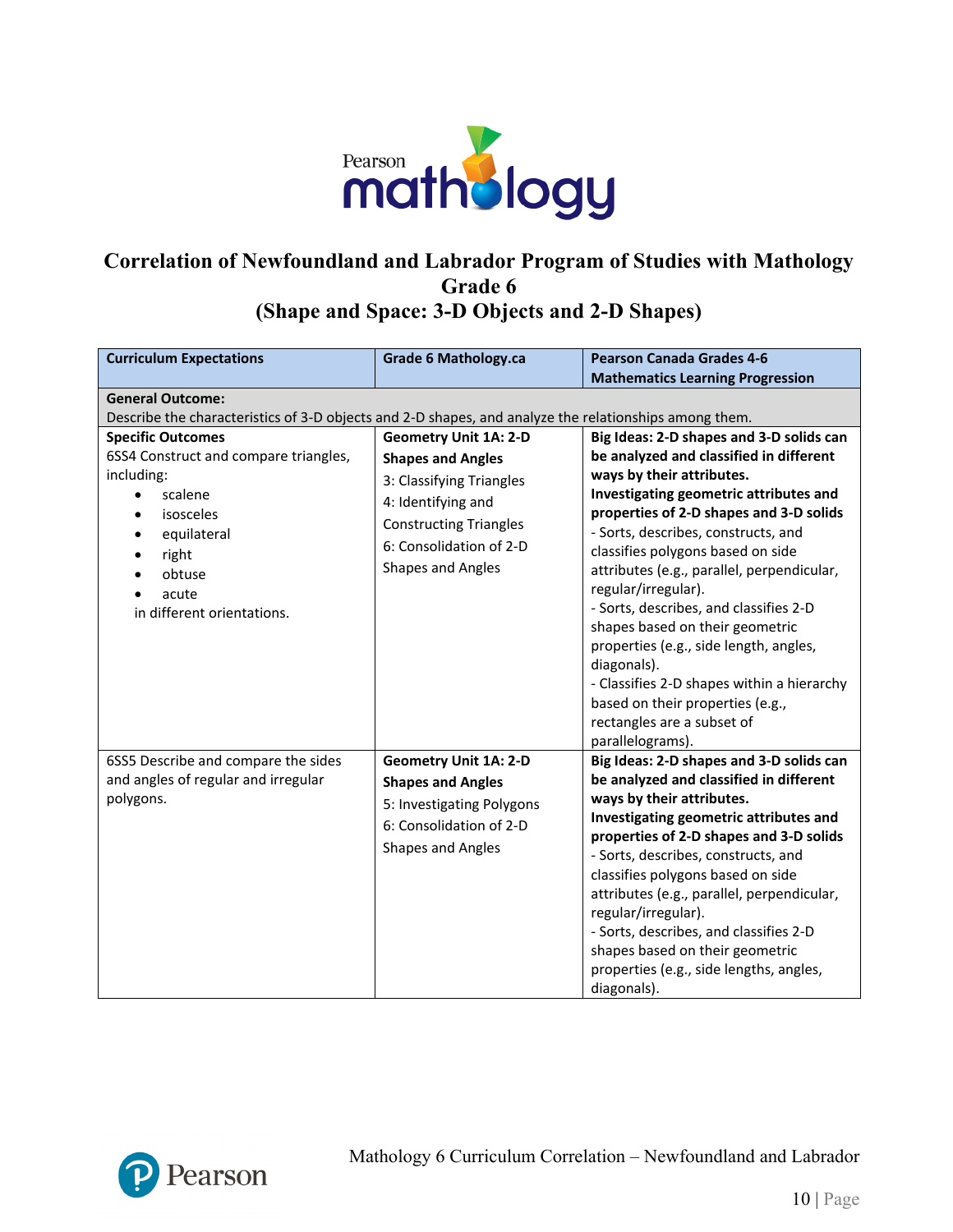

#### **Correlation of Newfoundland and Labrador Program of Studies with Mathology Grade 6 (Shape and Space: Transformations)**

| <b>Curriculum Expectations</b>                                                                                                                                                                        | <b>Grade 6 Mathology.ca</b>                                                                                                                                                                              | <b>Pearson Canada Grades 4-6</b><br><b>Mathematics Learning Progression</b>                                                                                                                                                                                                                                                                                                                                                                                                  |  |
|-------------------------------------------------------------------------------------------------------------------------------------------------------------------------------------------------------|----------------------------------------------------------------------------------------------------------------------------------------------------------------------------------------------------------|------------------------------------------------------------------------------------------------------------------------------------------------------------------------------------------------------------------------------------------------------------------------------------------------------------------------------------------------------------------------------------------------------------------------------------------------------------------------------|--|
| <b>General Outcome:</b><br>Describe and analyze position and motion of objects and shapes.                                                                                                            |                                                                                                                                                                                                          |                                                                                                                                                                                                                                                                                                                                                                                                                                                                              |  |
| <b>Specific Outcomes</b><br>6SS6 Perform a combination of<br>translations, rotations and/or reflections<br>on a single 2-D shape, with and without<br>technology, and draw and describe the<br>image. | <b>Geometry Unit 2A:</b><br><b>Transformations</b><br>7: Rotating 2-D Shapes on a<br>Grid<br>8: Single Transformations on a<br>Grid<br>9: Combining Transformations<br>on a Grid<br>12: Consolidation of | Big Ideas: 2-D shapes and 3-D solids can<br>be transformed in many ways and<br>analyzed for change.<br>Exploring 2-D shapes and 3-D solids by<br>applying and visualizing transformations<br>- Identifies, describes, and performs<br>single transformations (i.e., translation,<br>reflection, rotation) on 2-D shapes.<br>- Identifies, describes, applies, and<br>creates a combination of successive                                                                     |  |
| 6SS7 Perform a combination of<br>successive transformations of 2-D<br>shapes to create a design, and identify<br>and describe the transformations.                                                    | Transformations<br><b>Geometry Unit 2A:</b><br><b>Transformations</b><br>9: Combining Transformations<br>on a Grid<br>12: Consolidation of<br>Transformations                                            | transformations on 2-D shapes.<br>Big Ideas: 2-D shapes and 3-D solids can<br>be transformed in many ways and<br>analyzed for change.<br>Exploring 2-D shapes and 3-D solids by<br>applying and visualizing transformations<br>- Identifies, describes, and performs<br>single transformations (i.e., translation,<br>reflection, rotation) on 2-D shapes.<br>- Identifies, describes, applies, and<br>creates a combination of successive<br>transformations on 2-D shapes. |  |
| 6SS8 Identify and plot points in the first<br>quadrant of a Cartesian plane, using<br>whole number ordered pairs.                                                                                     | <b>Geometry Unit 2A:</b><br><b>Transformations</b><br>10: Plotting and Reading<br>Coordinates<br>11: Transformations on a<br>Coordinate Plane<br>12: Consolidation of<br>Transformations                 | Big Idea: Objects can be located in space<br>and viewed from multiple perspectives.<br>Locating and mapping objects in space<br>- Develops understanding of a Cartesian<br>plane as a coordinate system using<br>perpendicular axes.<br>- Plots and locates points on a Cartesian<br>plane, and relates the location to the two<br>axes. (Limited to the first quadrant.)                                                                                                    |  |

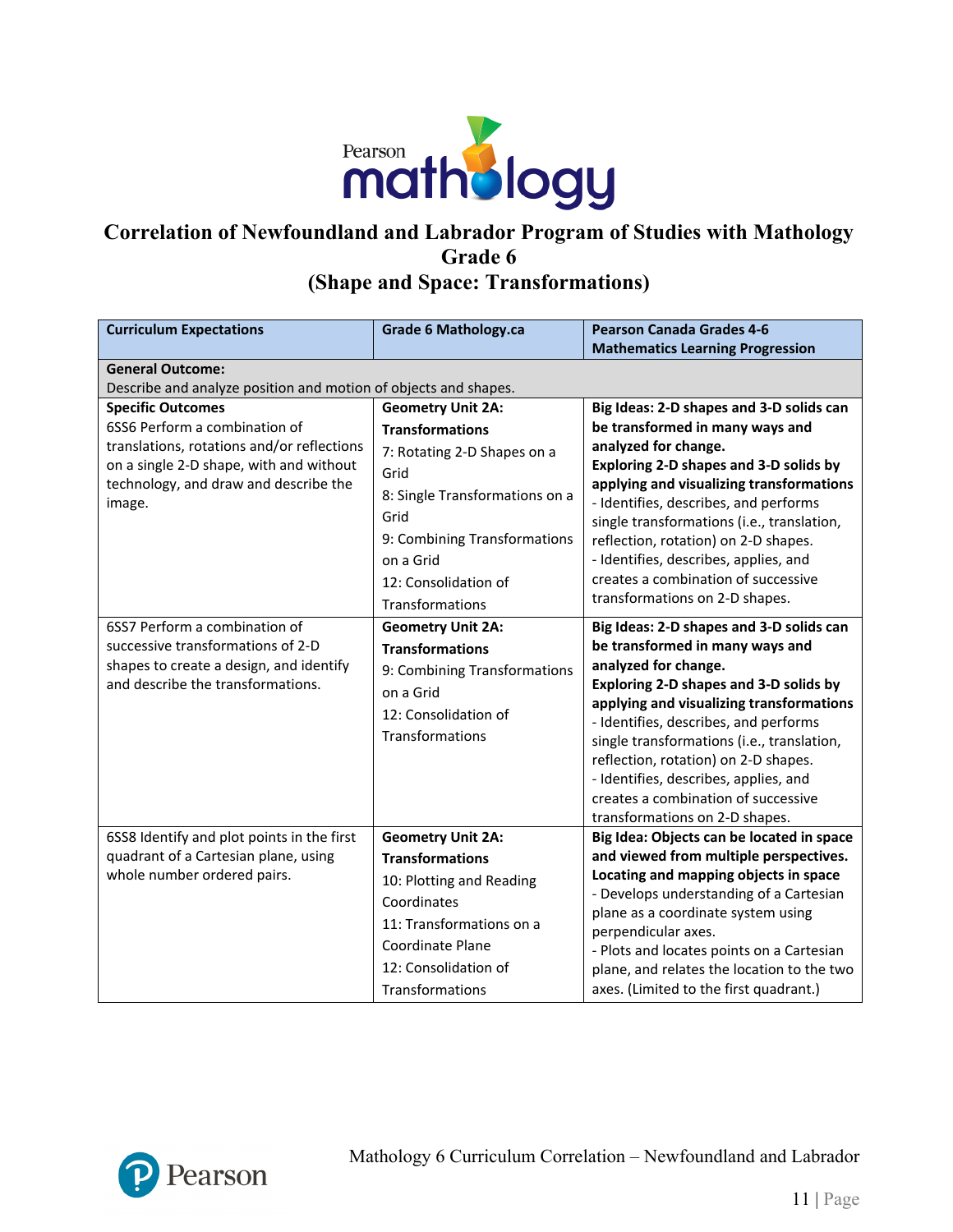| 6SS9 Perform and describe single<br>transformations of a 2-D shape in the<br>first quadrant of a Cartesian plane<br>(limited to whole number vertices). | <b>Geometry Unit 2A:</b><br><b>Transformations</b><br>11: Transformations on a<br>Coordinate Plane<br>12: Consolidation of<br><b>Transformations</b> | Big Idea: Objects can be located in space<br>and viewed from multiple perspectives.<br>Locating and mapping objects in space<br>- Plots and locates points on a Cartesian<br>plane, and relates the location to the two<br>axes. (Limited to the first quadrant.)<br>- Analyzes and locates the vertices of 2-D<br>shapes after transformation on a<br>Cartesian plane. (Limited to the first<br>quadrant.) |
|---------------------------------------------------------------------------------------------------------------------------------------------------------|------------------------------------------------------------------------------------------------------------------------------------------------------|-------------------------------------------------------------------------------------------------------------------------------------------------------------------------------------------------------------------------------------------------------------------------------------------------------------------------------------------------------------------------------------------------------------|
|---------------------------------------------------------------------------------------------------------------------------------------------------------|------------------------------------------------------------------------------------------------------------------------------------------------------|-------------------------------------------------------------------------------------------------------------------------------------------------------------------------------------------------------------------------------------------------------------------------------------------------------------------------------------------------------------------------------------------------------------|

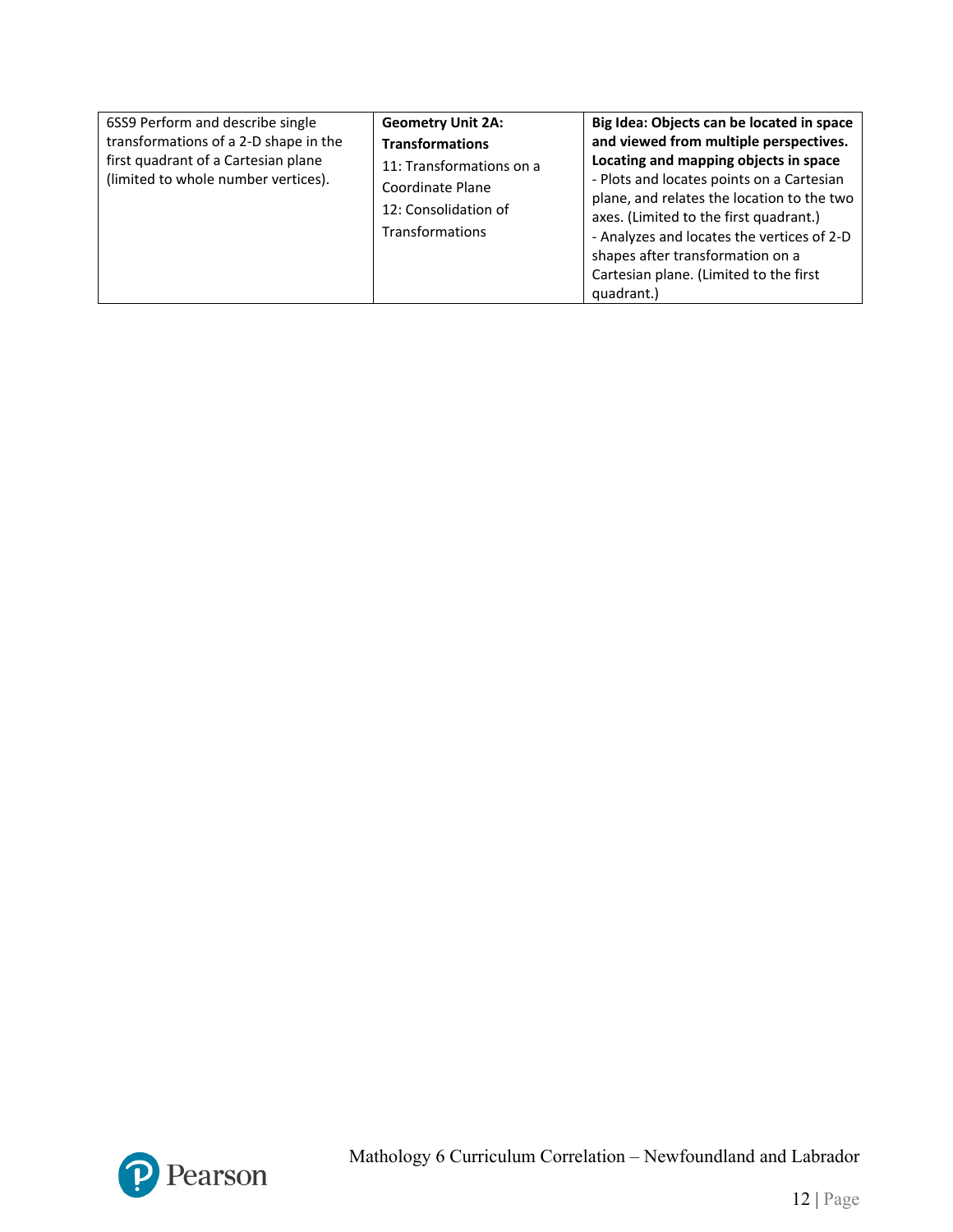

### **Correlation of Newfoundland and Labrador Program of Studies with Mathology Grade 6 (Statistics and Probability: Data Analysis)**

| <b>Curriculum Expectations</b>                                                                                                                                                               | <b>Grade 6 Mathology.ca</b>                                                                                                         | <b>Pearson Canada Grades 4-6</b><br><b>Mathematics Learning Progression</b>                                                                                                                                                                                                                                                                                                                                                                                                                                                                                                                                                                                                                                                                                                                    |  |
|----------------------------------------------------------------------------------------------------------------------------------------------------------------------------------------------|-------------------------------------------------------------------------------------------------------------------------------------|------------------------------------------------------------------------------------------------------------------------------------------------------------------------------------------------------------------------------------------------------------------------------------------------------------------------------------------------------------------------------------------------------------------------------------------------------------------------------------------------------------------------------------------------------------------------------------------------------------------------------------------------------------------------------------------------------------------------------------------------------------------------------------------------|--|
| <b>General Outcome:</b><br>Collect, display and analyze data to solve problems.                                                                                                              |                                                                                                                                     |                                                                                                                                                                                                                                                                                                                                                                                                                                                                                                                                                                                                                                                                                                                                                                                                |  |
| <b>Specific Outcomes</b><br>6SP1 Create, label and interpret line<br>graphs to draw conclusions.                                                                                             | Data Management Unit 1:<br><b>Data Management</b><br>1: Exploring Line Graphs<br>6: Consolidation of Data<br>Management             | <b>Big Idea: Formulating questions,</b><br>collecting data, and consolidating data<br>in visual and graphical displays help us<br>understand, predict, and interpret<br>situations that involve uncertainty,<br>variability, and randomness.<br>Collecting data and organizing it into<br>categories<br>- Differentiates between discrete (e.g.,<br>votes) and continuous (e.g., height) data.<br><b>Creating graphical displays of collected</b><br>data<br>- Represents data graphically using<br>many-to-one correspondence with<br>appropriate scales and intervals (e.g.,<br>each symbol on pictograph represents 10<br>people).<br>- Chooses and justifies appropriate visual<br>representations for displaying discrete<br>(e.g., bar graph) and continuous (e.g.,<br>line graph) data. |  |
| 6SP2 Select, justify and use appropriate<br>methods of collecting data, including:<br>questionnaires<br>$\bullet$<br>experiments<br>$\bullet$<br>databases<br>$\bullet$<br>electronic media. | Data Management Unit 1:<br><b>Data Management</b><br>3: Collecting and Organizing<br>Data<br>6: Consolidation of Data<br>Management | <b>Big Idea: Formulating questions,</b><br>collecting data, and consolidating data<br>in visual and graphical displays help us<br>understand, predict, and interpret<br>situations that involve uncertainty,<br>variability, and randomness.<br>Collecting data and organizing it into<br>categories<br>- Constructs data organizers to support<br>data collection (e.g., creates tally chart<br>or line plot on a grid to collect survey<br>data).<br>- Selects and justifies an appropriate<br>method of data collection (e.g.,<br>experiment, observation, survey) based<br>on question posed.                                                                                                                                                                                              |  |

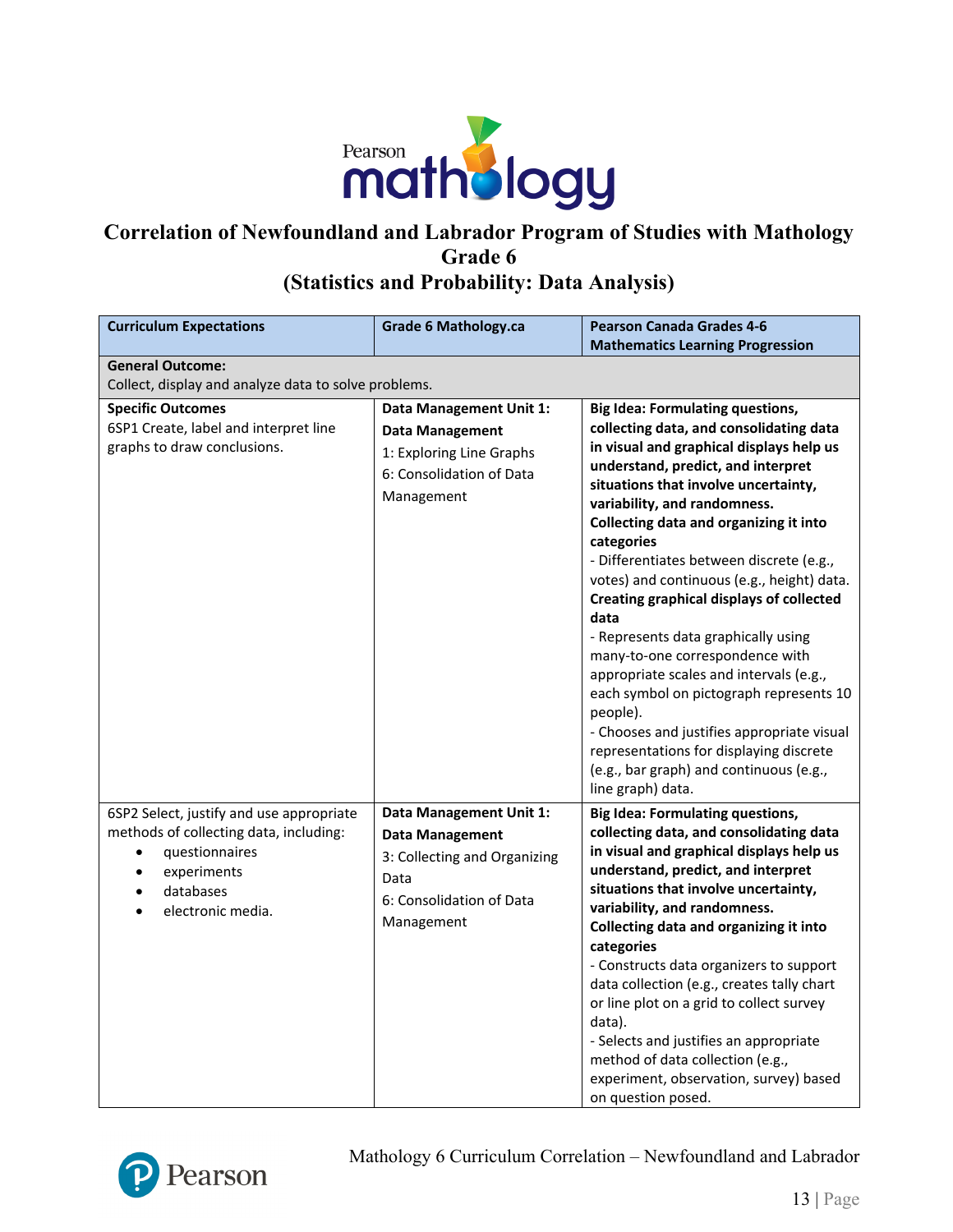| 6SP3 Graph collected data, and analyze | Data Management Unit 1:      | <b>Big Idea: Formulating questions,</b>                |
|----------------------------------------|------------------------------|--------------------------------------------------------|
| the graph to solve problems.           | <b>Data Management</b>       | collecting data, and consolidating data                |
|                                        | 3: Collecting and Organizing | in visual and graphical displays help us               |
|                                        | Data                         | understand, predict, and interpret                     |
|                                        | 4: Interpreting Graphs to    | situations that involve uncertainty,                   |
|                                        | Solve Problems               | variability, and randomness.                           |
|                                        | 6: Consolidation of Data     | Creating graphical displays of collected               |
|                                        |                              | data                                                   |
|                                        | Management                   | - Represents data graphically using                    |
|                                        |                              | many-to-one correspondence with                        |
|                                        |                              | appropriate scales and intervals (e.g.,                |
|                                        |                              | each symbol on pictograph represents 10                |
|                                        |                              | people).<br>- Chooses and justifies appropriate visual |
|                                        |                              | representations for displaying discrete                |
|                                        |                              | (e.g., bar graph) and continuous (e.g.,                |
|                                        |                              | line graph) data.                                      |
|                                        |                              | Reading and interpreting data displays                 |
|                                        |                              | and analyzing variability                              |
|                                        |                              | - Reads and interprets data displays                   |
|                                        |                              | using many-to-one correspondence.                      |
|                                        |                              | Drawing conclusions by making                          |
|                                        |                              | inferences and justifying decisions                    |
|                                        |                              | based on data collected                                |
|                                        |                              | - Draws conclusions on data presented.                 |
|                                        |                              | - Interprets the results of data presented             |
|                                        |                              | graphically from primary (e.g., class                  |
|                                        |                              | survey) and secondary (e.g., online news               |
|                                        |                              | report) sources.                                       |